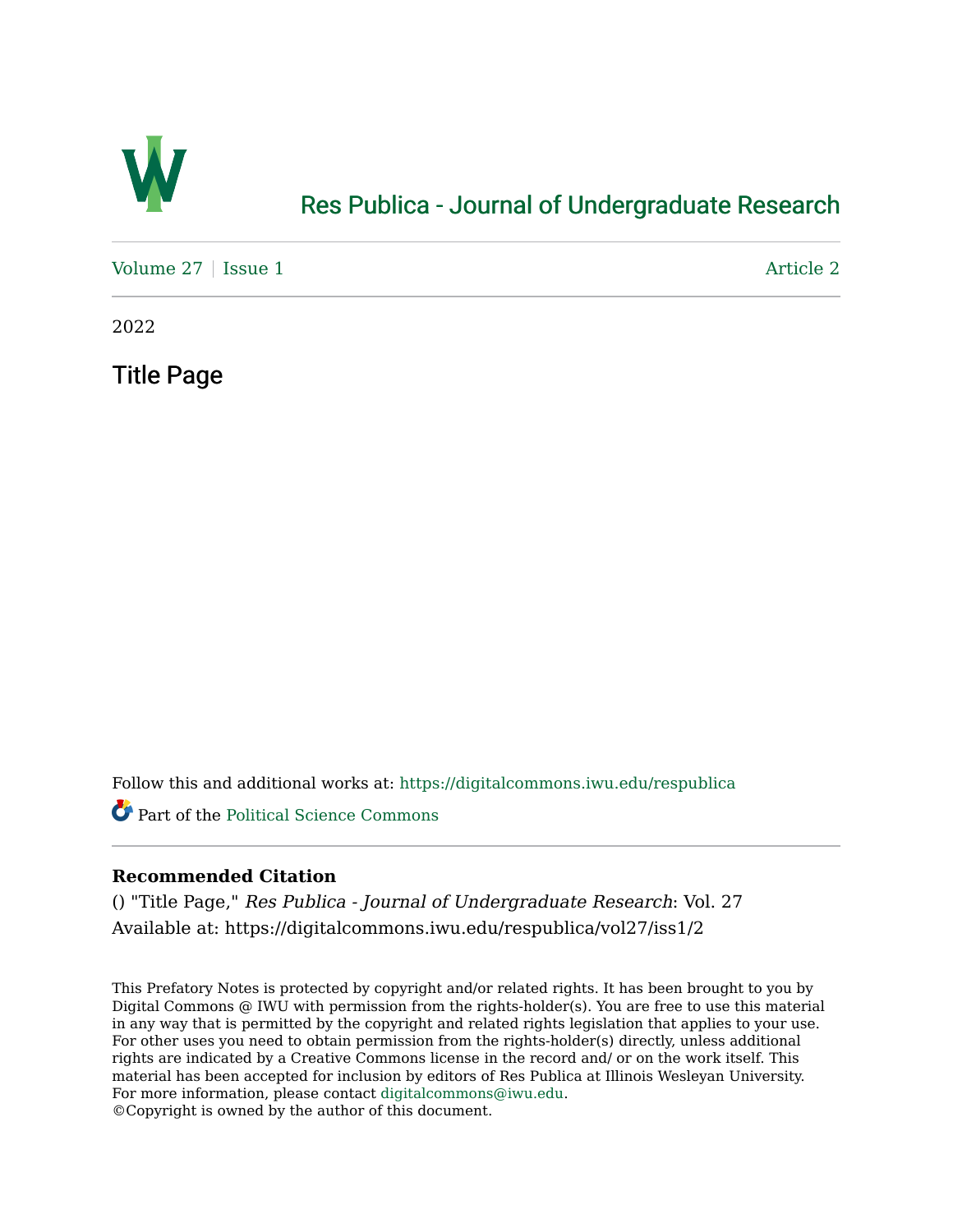Title Page